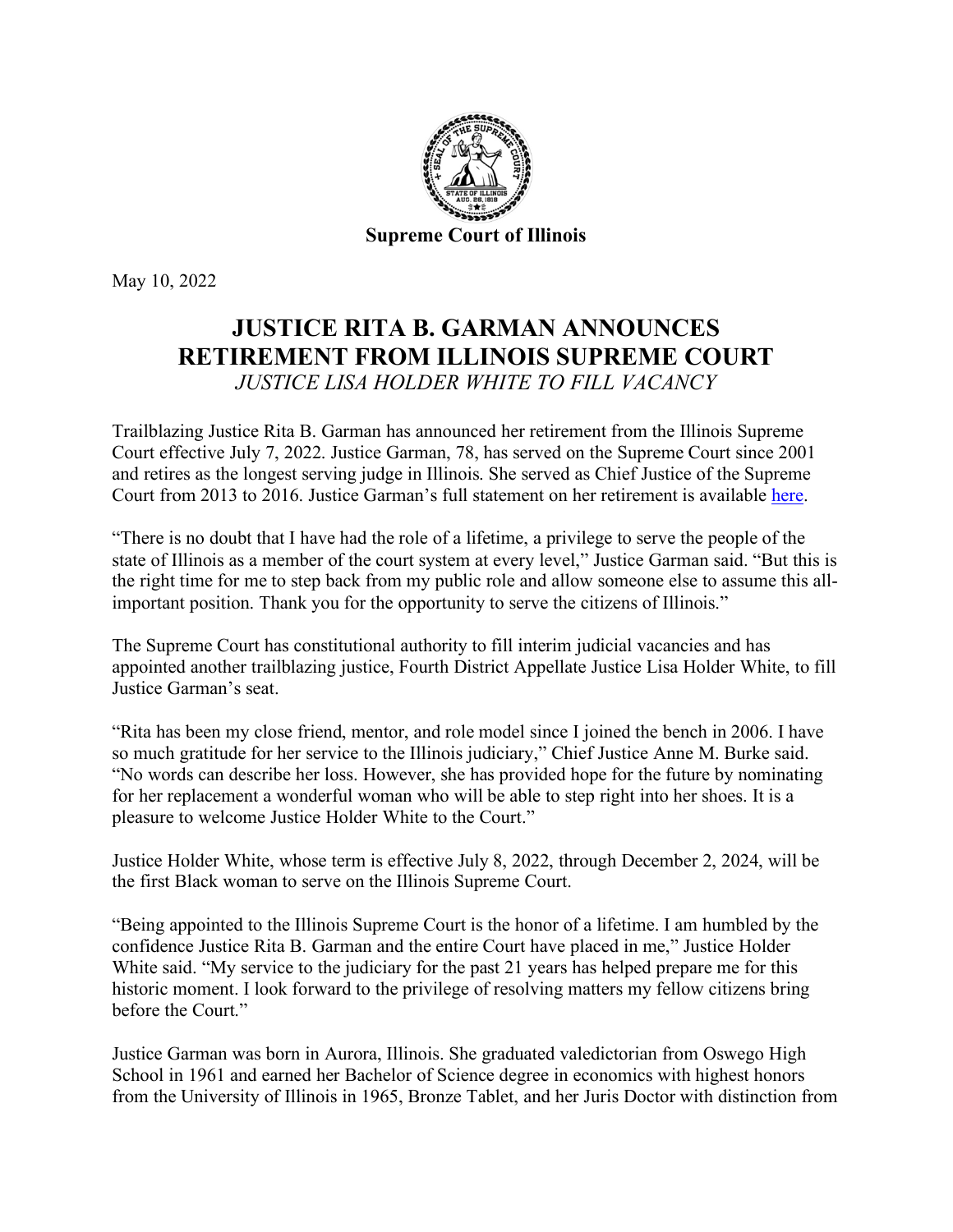the University of Iowa College of Law in 1968. It was at the University of Illinois where she met her future husband Gill Garman and both went on to graduate from the Iowa College of Law.

Having graduated law school in 1968, Justice Garman found that jobs in law for women were hard to come by. There were no women on either the Illinois Supreme Court or the Illinois Appellate Court, and very few women judges throughout Illinois. She was told by one firm that "no one wants to talk to a woman. No businessperson is going to come in here and share business issues with a woman. We don't know how we could possibly use you in this firm."

Justice Garman was able to land a temporary position at the Vermilion County Legal Aid Society and from there was able to serve as Assistant State's Attorney in Vermilion County from 1969 to 1973 and was engaged in private practice with Sebat, Swanson, Banks, Lessen & Garman. In 1974, Justice Garman was appointed an Associate Judge in the Fifth Judicial Circuit, the first female judge in the circuit. She would serve in this role for 12 years until winning election as a Circuit Judge in 1986.

After nearly 10 years as a Circuit Judge of the Fifth Judicial Circuit Court of Illinois, Justice Garman was assigned to the Fourth District Appellate Court in 1995 and was elected by voters to a full term in 1996. She was the first female Justice to serve in the Fourth District. On February 1, 2001, Justice Garman was appointed to the Illinois Supreme Court following the retirement of Justice Benjamin K. Miller and was elected to a 10-year term in 2002.

After being retained for another term by voters in 2012, Justice Garman was elected by her colleagues on the Supreme Court to serve as Chief Justice from 2013-2016, making her the second woman to serve as Illinois Supreme Court Chief Justice, after Justice Mary Ann McMorrow.

During Justice Garman's tenure as Chief Justice, the Court established the Illinois Judicial College to elevate the professional education opportunities for Illinois judges and staff members of the court system; implemented mandatory electronic filing of court documents to reduce costs and increase efficiency of the court system; completed a pilot project on the use of media cameras in courtrooms and extended the program throughout the state; and created uniform standards and a certification process for problem-solving courts to bring uniformity, accountability, and administrative oversights to drug courts, mental health courts, and veterans courts throughout the state.

Also during her tenure as Chief Justice, Justice Garman and her colleagues twice invited the governor and the entire state legislature to attend special evening sessions of oral arguments. For the first time in over a century, the Supreme Court held proceedings in the evening to enable members of the other two branches of state government to, in her words, have "a window into the work that the Court performs for the people we all serve."

In her time on the Illinois Supreme Court, two milestone cases – one civil and one criminal – illustrate Justice Garman's scholarly, analytical, and disciplined approach to judicial decision making. The Illinois Supreme Court initially affirmed the conviction of Roy Caballes for cannabis trafficking, with Justice Garman and two other justices dissenting. During a routine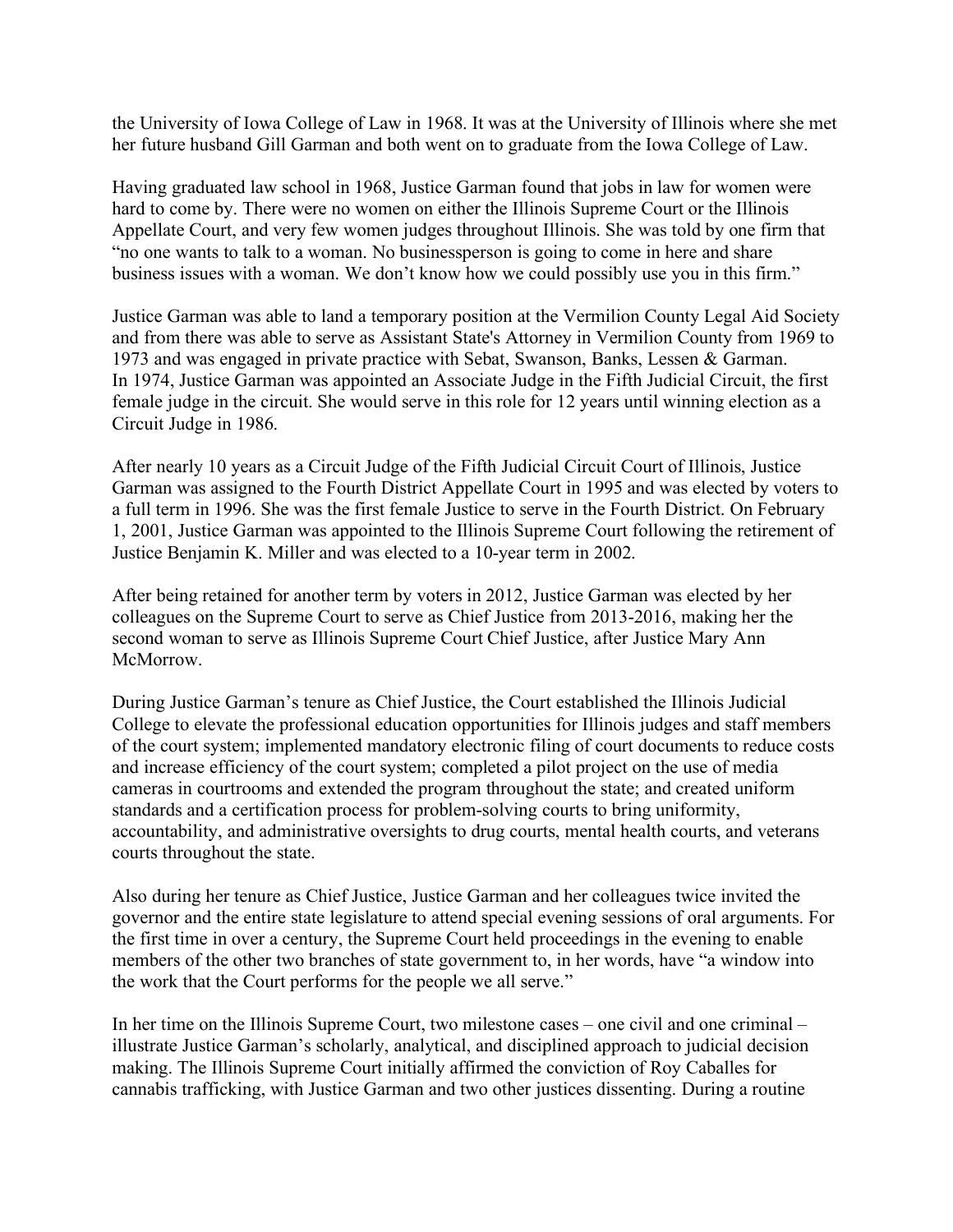traffic stop for speeding, a dog sniff of the vehicle had revealed the presence of marijuana. Although the sniff did not prolong the duration of the stop, the majority held that the canine sniff was not justified and that it impermissibly broadened the scope of the traffic stop, turning it into a drug investigation and violating the fourth amendment to the United States Constitution. The State of Illinois appealed to the United States Supreme Court, which held that the dog sniff was not a "search" and, thus, did not violate the fourth amendment.

When the case returned to the Illinois Supreme Court in 2006, Justice Garman wrote the opinion in *People v. Caballes*, which answered the additional question – even if the sniff was permitted by the U.S. Constitution, did it nevertheless violate the Illinois Constitution of 1970? The Court ruled that when a provision in the state constitution is virtually identical to the corresponding provision in the federal constitution, the two will be interpreted in "lockstep" unless the debates and the committee reports of the state constitutional convention indicate that the particular provision of our constitution was intended to be construed differently. Thus, the dog sniff was not a prohibited search and the defendant's state constitutional rights were not violated. His conviction was, therefore, affirmed.

In 2009, Justice Garman authored the Illinois Supreme Court's unanimous opinion in *In re Estate of Feinberg*, a case that received national press coverage. Dr. Feinberg, a dentist, had created an estate plan that would have benefited his grandchildren if they married within the Jewish faith, but would have excluded them if they married outside the faith. In litigation among the surviving family members, the circuit court found the restriction unenforceable on the basis that it violated public policy by discriminating on the basis of religion, and the appellate court affirmed. The Supreme Court reversed the judgment and found the so-called "Jewish clause" enforceable because an individual has the freedom to dispose of his property as he chooses.

Among numerous honors, Justice Garman was awarded a Lifetime Achievement Award by the Illinois Judges Association in 2007, was awarded the inaugural Harold Sullivan Award for Judicial Excellence in 2011, was named the 2013 "Person of the Year" by Chicago Lawyer Magazine and was awarded the Myra Bradwell Award from the Women's Bar Association of Illinois in 2016. In 2017, the Vermilion County Courthouse was renamed the Rita B. Garman County Courthouse by the Vermilion County Board.

Justice Garman is a member of the Vermilion County Bar Association, the Illinois State Bar Association, the Iowa State Bar Association, the Lincoln-Douglas Inn of Court, and the Illinois Judges Association.

Justice Lisa Holder White began her career as an Assistant State's Attorney for Macon County before going into private practice while also serving as an Assistant Public Defender for Macon County. In 2001, Justice Holder White was sworn in as an Associate Judge in the Sixth Judicial Circuit, the first Black Judge in the circuit. In 2008, she became a Circuit Judge, having been appointed to the position by the Illinois Supreme Court to fill a retirement vacancy, and in 2010, was elected to the position. Judge White was sworn in on January 14, 2013, as the first Black Justice on the Illinois Appellate Court, Fourth District. In 2014, she was elected to the Illinois Appellate Court, Fourth District.